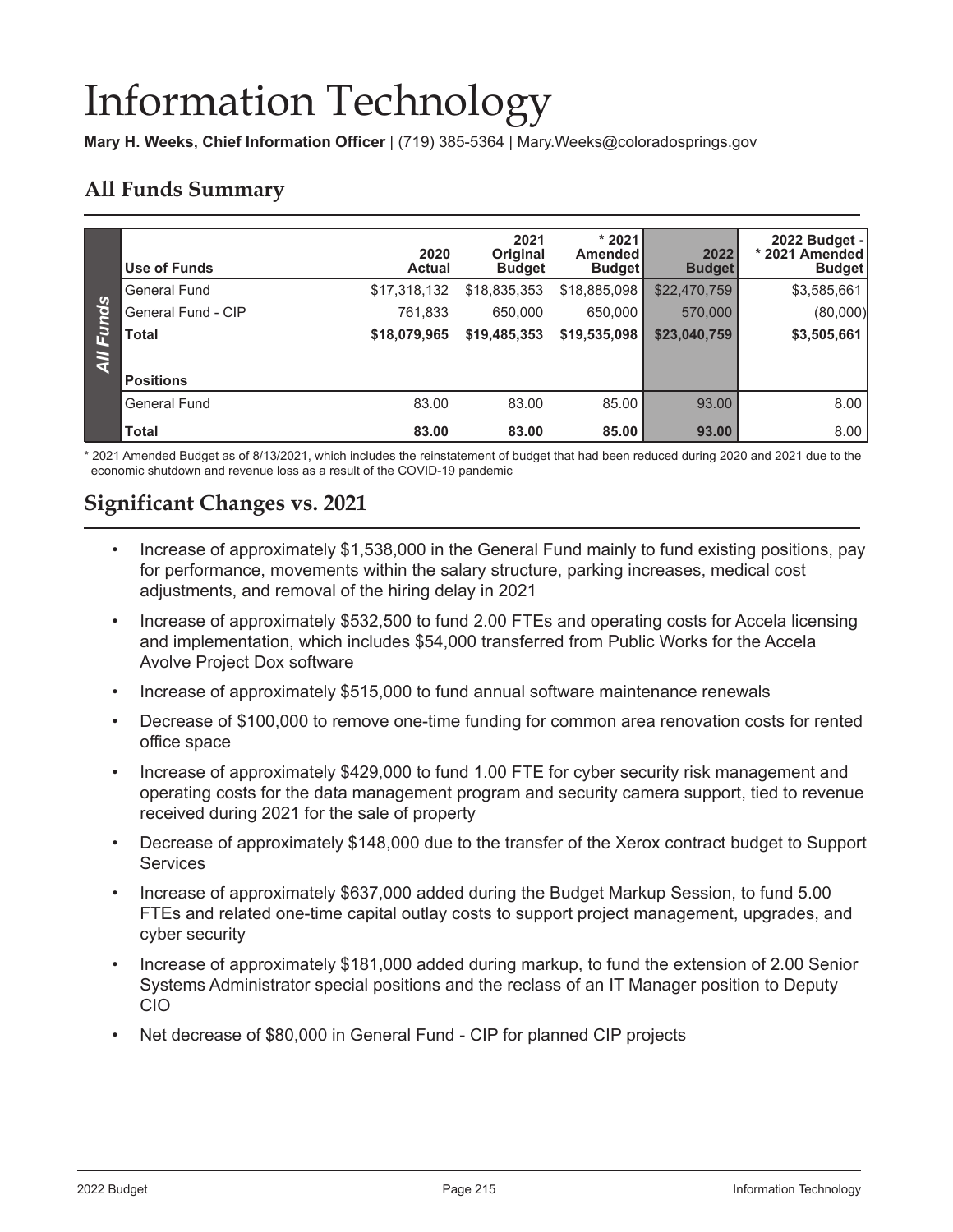The mission of City Information Technology (IT) is to provide information, technology, and communication services to the City of Colorado Springs and its residents so they can accomplish their objectives. We provide a comprehensive portfolio of services across the City, including:

- Enterprise business systems, including enterprise resource planning, customer relationship management, website, intranet, performance management, recruitment, and electronic payments
- Line of business applications, including public safety applications, records management, fire management, computer-aided dispatch, automatic vehicle locating, personnel management, sex offender tracking, license plate readers, electronic ticketing, transit management, work order and asset management systems, permitting, plan review, justice information systems, geospatial information systems, legislative management, campaign finance tracking, and sales tax collection system
- Communication and collaboration systems, including email, calendar, group collaboration, audio  $\bullet$ and video-conferencing, local and wide-area network, voice-over-internet-protocol telephony, and mobility solutions
- Hosting and infrastructure, including data center, virtualization, storage management, co- $\bullet$ location, streaming video, web-content filtering, SPAM filtering, backup and restoration
- $\bullet$ Service desk and desktop support

City IT will contribute directly to the attainment of the City's strategic goals through:

- Planning and Alignment we will increase the business return on technology investments by creating and managing a road map of technology change
- Strategic Sourcing we will establish and implement a strategic technology sourcing strategy  $\bullet$
- Process Rigor we will ensure a great customer experience by designing, implementing, managing, and continually improving our processes
- Information Security we will enhance our Information Security Program to protect the organization against escalating risks and maintain its ability to perform its mission
- Transform Data into Information we will understand and manage our data, transforming it into business critical information and analytics necessary to inform our strategies and operations
- Automate and Orchestrate Business Processes we will employ targeted technologies designed to automate repetitive processes and ensure efficient, effective, and compliant workflows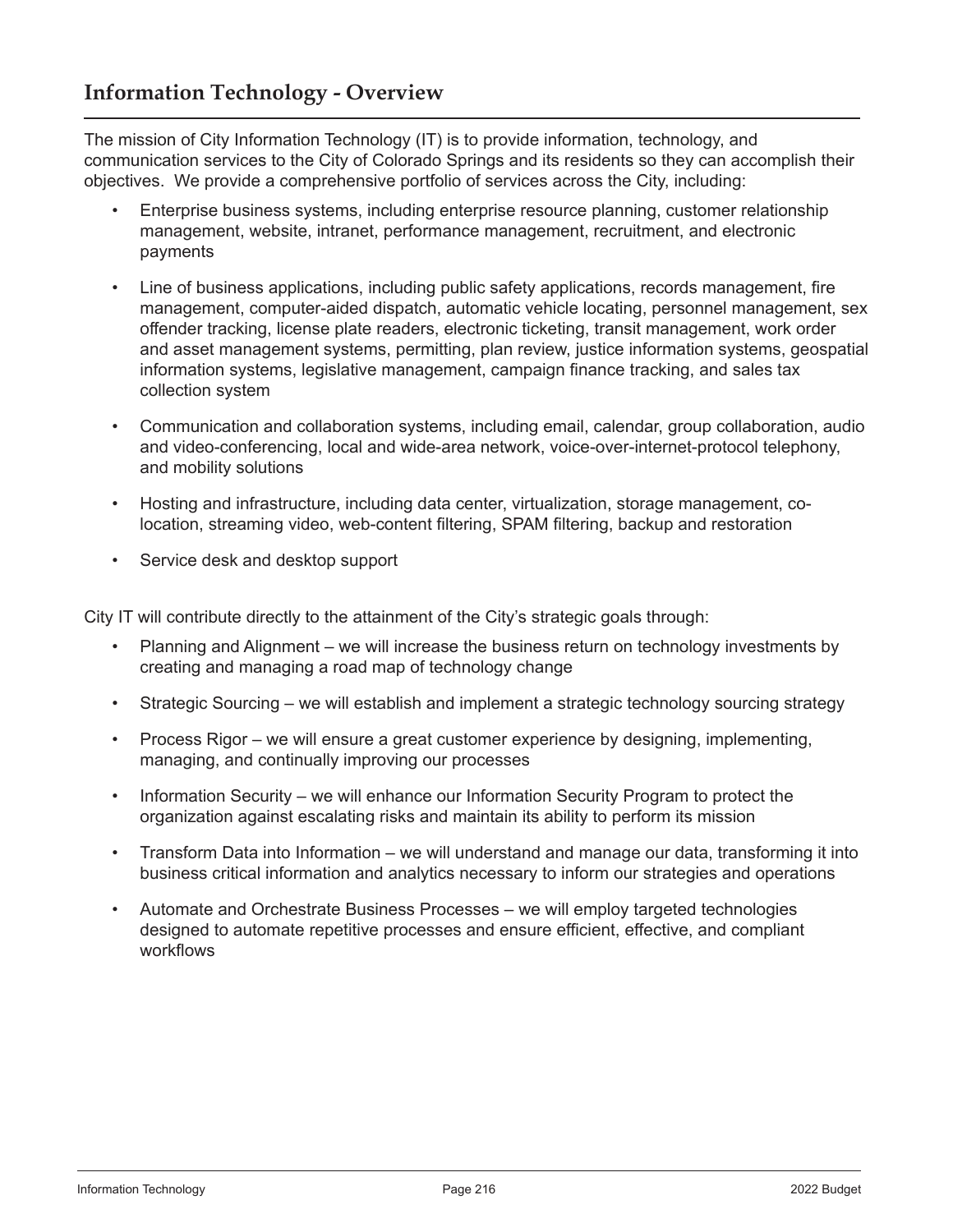#### **Information Technology - Organizational Chart**



The organizational chart illustrates all positions that report to this department, including 2.00 positions that dual report to Information Technology and Municipal Court, funded by the Municipal Court and are reflected in the Municipal Court Position Totals; therefore, these positions are not counted in the Position Totals of the funding tables in this narrative.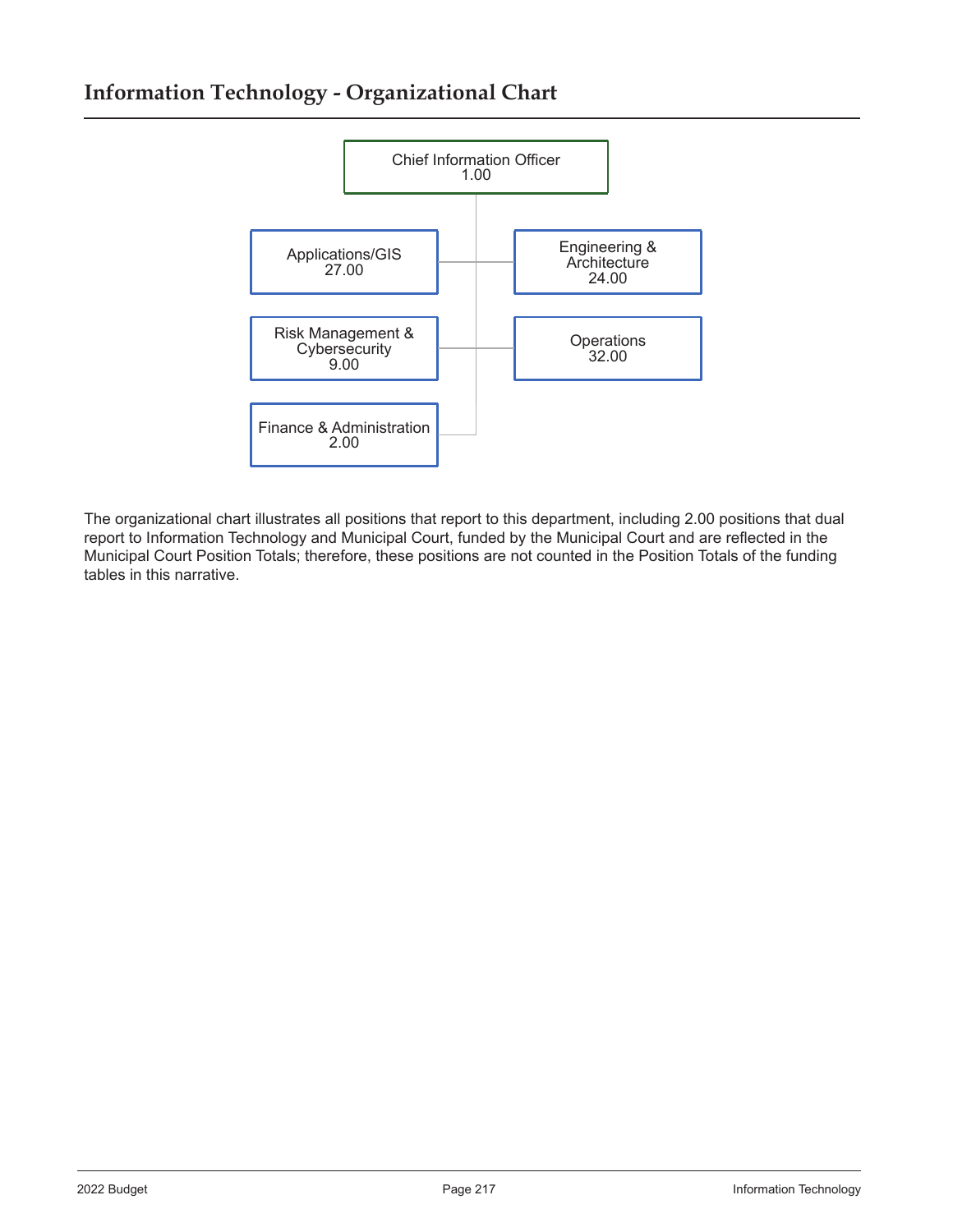#### Strategic Plan Update

| Goal                    | <b>Excelling in</b><br><b>City Services</b>                                                                                                                                                                                                                                                                                                                                                                                                                                                                |
|-------------------------|------------------------------------------------------------------------------------------------------------------------------------------------------------------------------------------------------------------------------------------------------------------------------------------------------------------------------------------------------------------------------------------------------------------------------------------------------------------------------------------------------------|
|                         | Ensure customers can count on IT to provide reliable support, services and                                                                                                                                                                                                                                                                                                                                                                                                                                 |
| Initiatives             | equipment to empower them to fulfill their mission. (4.11)                                                                                                                                                                                                                                                                                                                                                                                                                                                 |
|                         | Resolve 90% of incident tickets in the Service Level Agreement (SLA) timeframe.<br>(4.11.1)                                                                                                                                                                                                                                                                                                                                                                                                                |
|                         | Resolve 88% of Request Fulfillment tickets in the SLA timeframe. (4.11.2)                                                                                                                                                                                                                                                                                                                                                                                                                                  |
| Performance<br>Measures | Resolve 65% of incident and request fulfillment tickets at the first contact. (4.11.3)                                                                                                                                                                                                                                                                                                                                                                                                                     |
|                         | Keep average wait time on all incoming calls to the Service Desk under two minutes.<br>(4.11.4)                                                                                                                                                                                                                                                                                                                                                                                                            |
| Notable<br>Achievement  | The Service Desk team was able to meet their incident ticket SLAs and missed the<br>Request Fulfillment and First Contact Resolution (FCR) SLAs by less than a percent<br>despite being understaffed by 5.5 key positions. This level of achievement did require<br>the IT Service Desk to go above and beyond by putting in extra hours and re-<br>prioritizing/suspending other work efforts allowing the City's departments to remain<br>productive in their support of the Colorado Springs community. |

Note: The information contained in this Strategic Plan update demonstrates progress on a sampling of department Initiatives and Performance<br>Measures. For a full listing of each department's Initiatives and Performance Meas the City's Strategic Plan beginning on Page 19.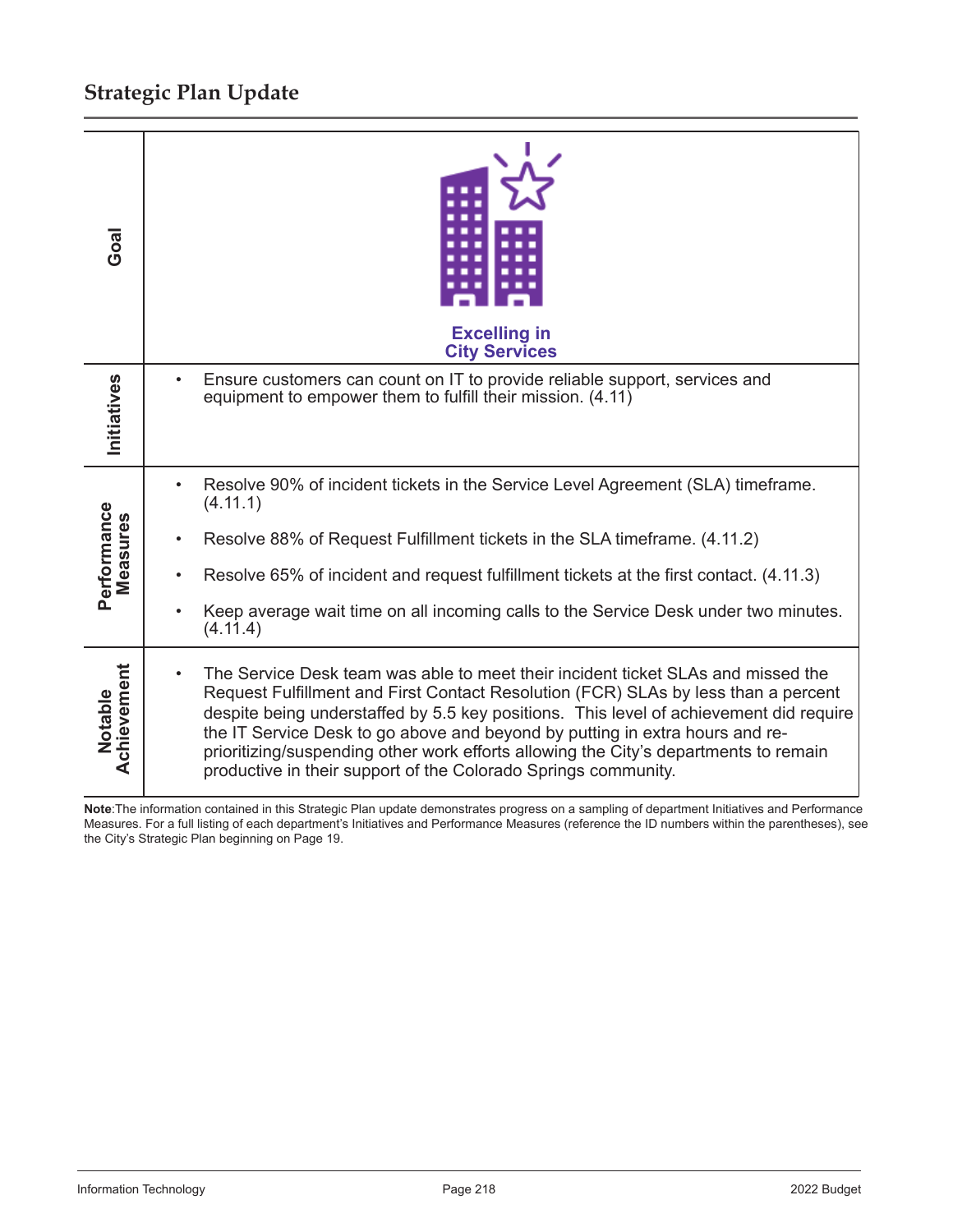The sections below provide a summary of the Budget, authorized positions, changes that occurred after the budget was implemented for 2021, and changes occurring as part of the 2022 Budget for each fund including the General Fund and CIP.

#### Information Technology - General Fund: Summary, Funding, and Position Changes

|             | <b>Use of Funds</b>          | 2019<br><b>Actual</b> | 2020<br><b>Actual</b> | 2021<br>Original<br><b>Budget</b> | $*2021$<br><b>Amended</b><br><b>Budget</b> | 2022<br><b>Budget</b> | 2022 Budget -<br>* 2021 Amended<br><b>Budget</b> |
|-------------|------------------------------|-----------------------|-----------------------|-----------------------------------|--------------------------------------------|-----------------------|--------------------------------------------------|
|             | Salary/Benefits/<br>Pensions | \$8,845,475           | \$9,139,151           | \$10,276,494                      | \$10,318,999                               | \$13,065,460          | \$2,746,461                                      |
| <b>Fund</b> | Operating                    | 8,409,039             | 7,383,453             | 7,243,449                         | 7,250,689                                  | 8,065,139             | 814,450                                          |
|             | Capital Outlay               | 702,920               | 795,528               | 1,315,410                         | 1,315,410                                  | 1,340,160             | 24,750                                           |
| Genera      | <b>Total</b>                 | \$17,957,434          | \$17,318,132          | \$18,835,353                      | \$18,885,098                               | \$22,470,759          | \$3,585,661                                      |
|             |                              |                       |                       |                                   |                                            |                       |                                                  |
|             | <b>CIP</b>                   | \$432,266             | \$761,833             | \$650,000                         | \$650,000                                  | \$570,000             | (\$80,000)                                       |
|             |                              |                       |                       |                                   |                                            |                       |                                                  |
|             | <b>Grand Total</b>           | \$18,389,700          | \$18,079,965          | \$19,485,353                      | \$19,535,098                               | \$23,040,759          | \$3,505,661                                      |
|             |                              |                       |                       |                                   |                                            |                       |                                                  |
|             | Revenue                      | \$151,866             | \$157,102             | \$140,000                         | \$140,000                                  | \$840,000             | \$700,000                                        |

\* 2021 Amended Budget as of 8/13/2021, which includes the reinstatement of budget that had been reduced during 2020 and 2021 due to the economic shutdown and revenue loss as a result of the COVID-19 pandemic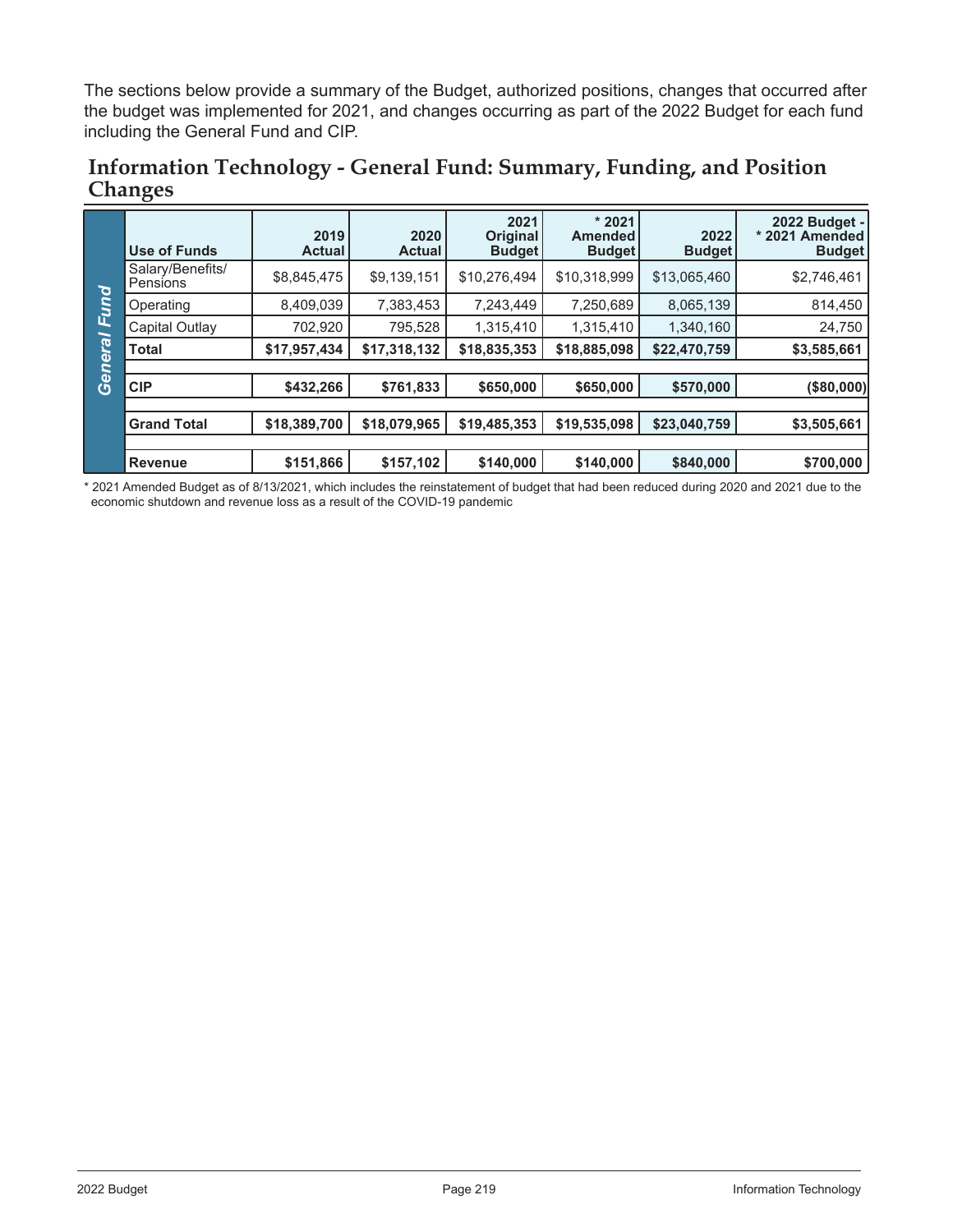#### Information Technology - General Fund: Summary, Funding, and Position Changes

|              | <b>Position Title</b>                 | 2020<br><b>Actual</b> | 2021<br>Original<br><b>Budget</b> | $*2021$<br><b>Amended</b><br><b>Budget</b> | 2022<br><b>Budget</b> | 2022 Budget -<br>* 2021 Amended<br><b>Budget</b> |
|--------------|---------------------------------------|-----------------------|-----------------------------------|--------------------------------------------|-----------------------|--------------------------------------------------|
|              | Analyst II                            | 1.00                  | 1.00                              | 1.00                                       | 1.00                  | 0.00                                             |
|              | <b>Application Programmer Analyst</b> | 0.00                  | 0.00                              | 0.00                                       | 2.00                  | 2.00                                             |
|              | <b>Chief Information Officer</b>      | 1.00                  | 1.00                              | 1.00                                       | 1.00                  | 0.00                                             |
|              | <b>Cyber Security Analyst</b>         | 3.00                  | 3.00                              | 2.00                                       | 2.00                  | 0.00                                             |
|              | Database Administrator                | 1.00                  | 1.00                              | 1.00                                       | 1.00                  | 0.00                                             |
|              | Deputy Chief Information Officer      | 0.00                  | 0.00                              | 0.00                                       | 1.00                  | 1.00                                             |
|              | <b>GIS Analyst</b>                    | 3.00                  | 3.00                              | 3.00                                       | 3.00                  | 0.00                                             |
|              | <b>GIS Supervisor</b>                 | 2.00                  | 2.00                              | 2.00                                       | 2.00                  | 0.00                                             |
|              | <b>Information Systems Manager</b>    | 4.00                  | 4.00                              | 4.00                                       | 4.00                  | 0.00                                             |
|              | Information Technology Manager I      | 1.00                  | 1.00                              | 1.00                                       | 0.00                  | (1.00)                                           |
|              | <b>IT Project Manager</b>             | 3.00                  | 3.00                              | 3.00                                       | 3.00                  | 0.00                                             |
|              | IT Project Manager II                 | 0.00                  | 0.00                              | 0.00                                       | 1.00                  | 1.00                                             |
|              | <b>IT Solutions Engineer</b>          | 3.00                  | 3.00                              | 4.00                                       | 6.00                  | 2.00                                             |
|              | <b>ITSM Coordinator</b>               | 3.00                  | 3.00                              | 3.00                                       | 3.00                  | 0.00                                             |
| General Fund | Network Administrator I               | 1.00                  | 1.00                              | 1.00                                       | 1.00                  | 0.00                                             |
|              | Network Administrator II              | 2.00                  | 2.00                              | 2.00                                       | 2.00                  | 0.00                                             |
|              | <b>Senior Business Analyst</b>        | 4.00                  | 4.00                              | 4.00                                       | 4.00                  | 0.00                                             |
|              | Senior Cyber Security Analyst         | 2.00                  | 2.00                              | 3.00                                       | 3.00                  | 0.00                                             |
|              | Senior Database Administrator         | 2.00                  | 2.00                              | 2.00                                       | 2.00                  | 0.00                                             |
|              | Senior ERP Systems Analyst            | 7.00                  | 7.00                              | 7.00                                       | 7.00                  | 0.00                                             |
|              | Senior IT Project Manager             | 2.00                  | 2.00                              | 2.00                                       | 2.00                  | 0.00                                             |
|              | Senior IT Solutions Engineer          | 2.00                  | 2.00                              | 3.00                                       | 3.00                  | 0.00                                             |
|              | Senior IT Technology Architect        | 3.00                  | 3.00                              | 3.00                                       | 3.00                  | 0.00                                             |
|              | Senior Network Administrator          | 3.00                  | 3.00                              | 2.00                                       | 2.00                  | 0.00                                             |
|              | Senior Systems Administrator          | 6.00                  | 6.00                              | 7.00                                       | 10.00                 | 3.00                                             |
|              | Senior Technical Support Analyst      | 1.00                  | 1.00                              | 1.00                                       | 1.00                  | 0.00                                             |
|              | Service Desk Manager                  | 1.00                  | 1.00                              | 1.00                                       | 1.00                  | 0.00                                             |
|              | Sr Applications Programmer Anl        | 5.00                  | 5.00                              | 5.00                                       | 5.00                  | 0.00                                             |
|              | <b>Staff Assistant</b>                | 1.00                  | 1.00                              | 1.00                                       | 1.00                  | 0.00                                             |
|              | Systems Administrator                 | 7.00                  | 7.00                              | 7.00                                       | 7.00                  | 0.00                                             |
|              | <b>Technical Support Analyst I</b>    | 4.00                  | 4.00                              | 4.00                                       | 4.00                  | 0.00                                             |
|              | <b>Technical Support Analyst II</b>   | 5.00                  | 5.00                              | 5.00                                       | 5.00                  | 0.00                                             |
|              | <b>Total Positions</b>                | 83.00                 | 83.00                             | 85.00                                      | 93.00                 | 8.00                                             |

\* 2021 Amended Budget as of 8/13/2021, which includes the reinstatement of budget that had been reduced during 2020 and 2021 due to the economic shutdown and revenue loss as a result of the COVID-19 pandemic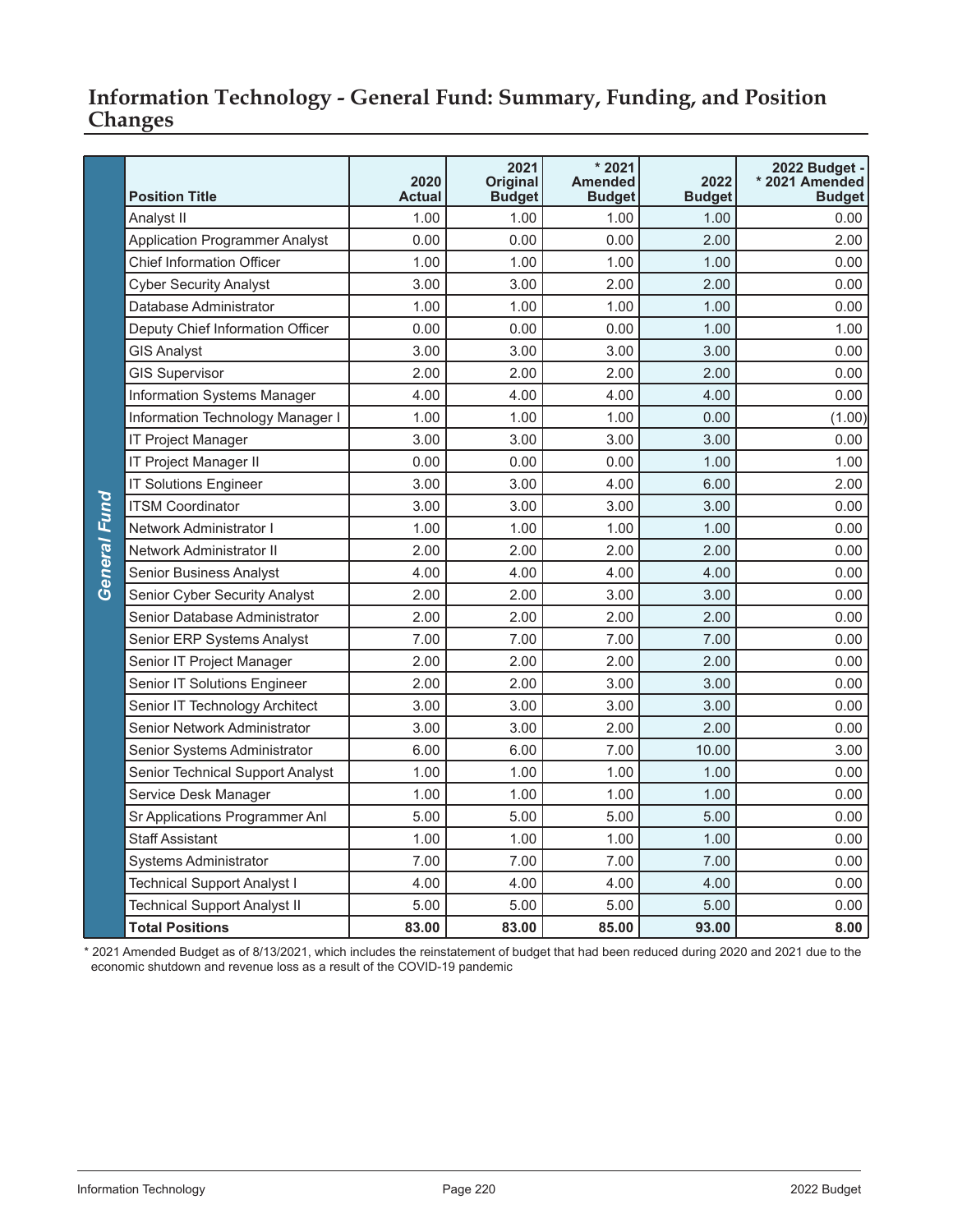#### Information Technology - General Fund: Summary, Funding, and Position Changes

|                 | During 2021                                                                                                                                                                                                              | * 2021 Amended -<br><b>2021 Original Budget</b> |
|-----------------|--------------------------------------------------------------------------------------------------------------------------------------------------------------------------------------------------------------------------|-------------------------------------------------|
|                 | Removal of 50% of the hiring delay that reduced the salary budget during 2020 and<br>carried forward into the 2021 original budget due to the economic shutdown and<br>revenue loss as a result of the COVID-19 pandemic | \$49,745                                        |
|                 | <b>Total During 2021</b>                                                                                                                                                                                                 | \$49,745                                        |
|                 | <b>For 2022</b>                                                                                                                                                                                                          | 2022 Budget -<br>* 2021 Amended Budget          |
|                 | <b>Salaries/Benefits/Pensions</b>                                                                                                                                                                                        |                                                 |
|                 | Net change to fund existing positions                                                                                                                                                                                    | \$856,643                                       |
|                 | Increase to fund market movement, pay for performance, and pay progression                                                                                                                                               | 551,598                                         |
|                 | Increase to fund medical cost adjustments                                                                                                                                                                                | 72,168                                          |
|                 | Increase to fund employee parking                                                                                                                                                                                        | 7,920                                           |
|                 | Increase to fund the removal of the remaining 50% prior year hiring delay                                                                                                                                                | 49,795                                          |
|                 | Increase to fund 2.00 FTEs for Accela implementation                                                                                                                                                                     | 218,127                                         |
|                 | Increase to fund 1.00 FTE for cyber security risk management (special position)                                                                                                                                          | 150,000                                         |
|                 | Increase to fund 5.00 FTEs added during the Budget Markup Session to support<br>project management, upgrades, and cyber security                                                                                         | 626,041                                         |
|                 | Increase to fund the extension of 2.00 Sr. Systems Admin special positions for 6<br>months added during the Budget Markup Session                                                                                        | 133,338                                         |
| Funding Changes | Increase to fund the reclass of an IT Manager position to Deputy CIO added during<br>the Budget Markup Session                                                                                                           | 47,527                                          |
|                 | Redistribution of Operating to Salaries/Benefits/Pensions                                                                                                                                                                | 33,304                                          |
|                 | <b>Total Salaries/Benefits/Pensions</b>                                                                                                                                                                                  | \$2,746,461                                     |
|                 | <b>Operating</b>                                                                                                                                                                                                         |                                                 |
|                 | Increase to fund recurring IT maintenance, new licenses for LMS Targeted Solutions<br>for the Fire Department, and a 3% increase for annual maintenance renewals                                                         | \$515,277                                       |
|                 | Decrease to remove one-time common area renovation costs for rented office space                                                                                                                                         | (100,000)                                       |
|                 | Increase to fund Accela licensing and implementation                                                                                                                                                                     |                                                 |
|                 |                                                                                                                                                                                                                          | 260,341                                         |
|                 | Transfer of Accela Avolve Project Dox software license cost from Public Works                                                                                                                                            | 54,000                                          |
|                 | Increase to fund the data management program and security camera support                                                                                                                                                 | 278.738                                         |
|                 | Increase to fund the parking increase for city owned vehicles                                                                                                                                                            | 600                                             |
|                 | Transfer of funding for the Xerox contract to Support Services                                                                                                                                                           | (147, 612)                                      |
|                 | Redistribution of Operating to Capital Outlay                                                                                                                                                                            |                                                 |
|                 | Redistribution of Operating to Salaries/Benefits/Pensions                                                                                                                                                                | (13,590)<br>(33, 304)                           |
|                 | <b>Total Operating</b>                                                                                                                                                                                                   | \$814,450                                       |
|                 | <b>Capital Outlay</b>                                                                                                                                                                                                    |                                                 |
|                 | Redistribution of Operating to Capital Outlay                                                                                                                                                                            | \$13,590                                        |
|                 | Increase to fund one-time costs related to the new IT positions added during Markup                                                                                                                                      | 11,160                                          |
|                 | <b>Total Capital Outlay</b>                                                                                                                                                                                              | \$24,750                                        |
|                 | <b>CIP</b>                                                                                                                                                                                                               |                                                 |
|                 | Net decrease to CIP projects in 2022                                                                                                                                                                                     | (\$80,000)                                      |
|                 | <b>Total CIP</b>                                                                                                                                                                                                         | (\$80,000)                                      |

\* 2021 Amended Budget as of 8/13/2021, which includes the reinstatement of budget that had been reduced during 2020 and 2021 due to the<br>economic shutdown and revenue loss as a result of the COVID-19 pandemic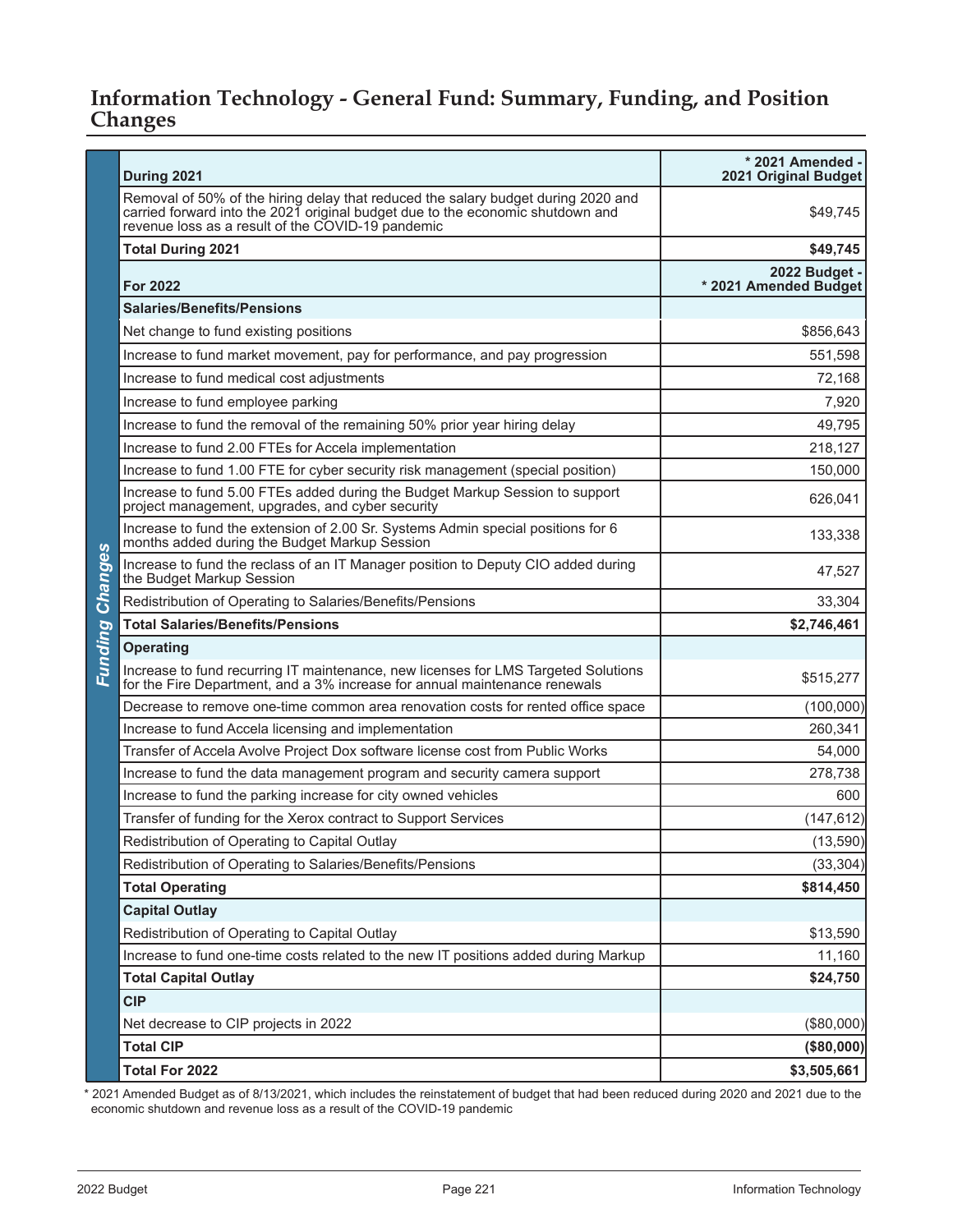#### Information Technology - General Fund: Summary, Funding, and Position **Changes**

| Səl                 | During 2021                                                                                                                               | * 2021 Amended -<br>2021 Original Budget |
|---------------------|-------------------------------------------------------------------------------------------------------------------------------------------|------------------------------------------|
|                     | Add 2.00 FTEs (Senior Systems Administrators-special positions)                                                                           | 2.00                                     |
| o<br>$\overline{a}$ | <b>Total During 2021</b>                                                                                                                  | 2.00                                     |
| ာ<br>Position       | <b>For 2022</b>                                                                                                                           | 2022 Budget -<br>* 2021 Amended Budget   |
|                     | Add 3.00 FTEs (1.00 Senior Systems Administrator (special), 2.00 Applications<br>Programmer Analysts II for Accela)                       | 3.00                                     |
|                     | Add 5.00 FTEs during the Budget Markup Session (2.00 Senior Systems Administrators, 1.00 Project Manager II, 2.00 IT Solutions Engineers) | 5.00                                     |
|                     | <b>Total For 2022</b>                                                                                                                     | 8.00                                     |

\* 2021 Amended Budget as of 8/13/2021, which includes the reinstatement of budget that had been reduced during 2020 and 2021 due to the economic shutdown and revenue loss as a result of the COVID-19 pandemic

#### **Information Technology - CIP Program**

| ×<br><b>GIP</b> | <b>Project</b>                                        | General<br><b>Fund</b> | <b>Total</b><br><b>Allocation</b> |
|-----------------|-------------------------------------------------------|------------------------|-----------------------------------|
|                 | Citywide Camera Refresh                               | $120.000$ II           | 120,000                           |
|                 | Police Department Mobile Digital Computer Replacement | 450,000 ll             | 450,000                           |
|                 | Total 2022 CIP                                        | \$570,000              | \$570,000                         |

\* The funding of the CIP projects is for the current budget year and may not reflect the total project cost. For a citywide comprehensive list of CIP projects, refer to the CIP section of the Budget.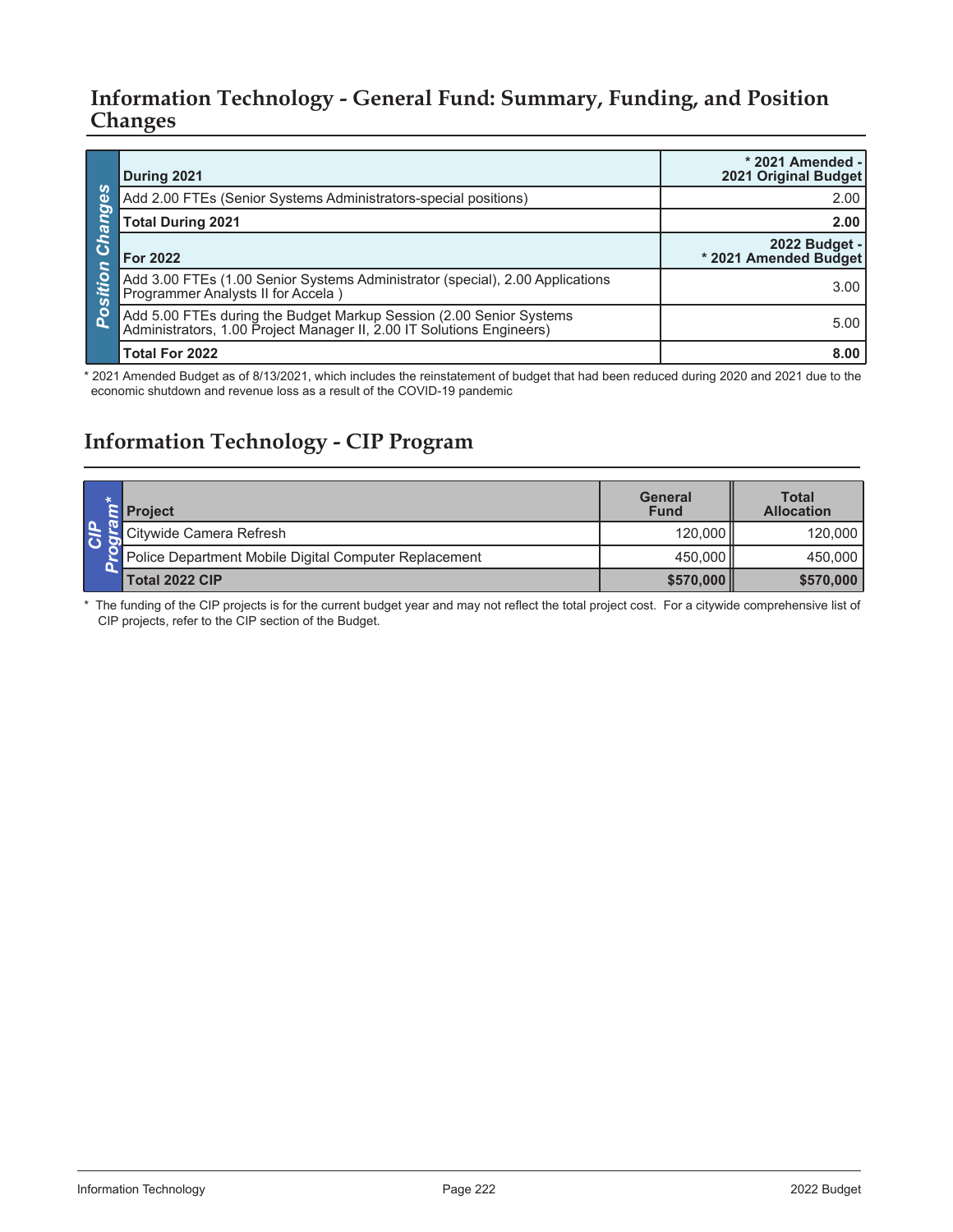# **City of Colorado Springs<br>Budget Detail Report**

### 001 - GENERAL FUND<br>Information Technology

| <b>Acct # - Description</b>             | 2019<br><b>Actual</b> | 2020<br><b>Actual</b> | 2021<br>Original<br><b>Budget</b> | $*2021$<br><b>Amended</b><br><b>Budget</b> | 2022<br><b>Budget</b> | 2022 Budget -<br>* 2021 Amended<br><b>Budget</b> |
|-----------------------------------------|-----------------------|-----------------------|-----------------------------------|--------------------------------------------|-----------------------|--------------------------------------------------|
| <b>Salaries/Benefits/Pensions</b>       |                       |                       |                                   |                                            |                       |                                                  |
| 51205 - CIVILIAN SALARIES               | 6,844,991             | 7,199,789             | 7,967,972                         | 8,004,585                                  | 10,128,934            | 2,124,349                                        |
| 51210 - OVERTIME                        | 45.688                | 42,606                | 0                                 | $\mathbf 0$                                | 0                     | 0                                                |
| 51220 - SEASONAL TEMPORARY              | 119,858               | 36,219                | 51,264                            | 51,264                                     | 77,328                | 26,064                                           |
| 51230 - SHIFT DIFFERENTIAL              | 1,127                 | 1,303                 | 0                                 | 0                                          | 0                     | 0                                                |
| 51245 - RETIREMENT TERM VACATION        | 14,865                | 18,975                | 0                                 | $\Omega$                                   | $\mathbf{0}$          | $\mathbf 0$                                      |
| 51260 - VACATION BUY PAY OUT            | 46,908                | 61,319                | 0                                 | 0                                          | $\mathbf{0}$          | $\mathbf 0$                                      |
| 51299 - SALARIES REIMBURSEMENTS         | (71, 034)             | (72, 890)             | 0                                 | $\mathbf 0$                                | $\Omega$              | $\mathbf 0$                                      |
| 51610 - PERA                            | 925,027               | 987,665               | 1,154,474                         | 1,152,727                                  | 1,458,043             | 305,316                                          |
| 51612 - RETIREMENT HEALTH SAVINGS       | 8,297                 | 0                     | 0                                 | $\mathbf 0$                                | $\mathbf 0$           | 0                                                |
| 51615 - WORKERS COMPENSATION            | 21,682                | 23,913                | 26,503                            | 25,208                                     | 31,585                | 6,377                                            |
| 51620 - EQUITABLE LIFE INSURANCE        | 19,182                | 19,605                | 31,841                            | 31,684                                     | 38,226                | 6,542                                            |
| 51640 - DENTAL INSURANCE                | 31,226                | 29,677                | 37,073                            | 37,433                                     | 43,740                | 6,307                                            |
| 51655 - RETIRED EMP MEDICAL INS         | $\mathbf 0$           | 0                     | 1,100                             | 1,100                                      | 1,100                 | $\mathbf 0$                                      |
| 51670 - PARKING FOR EMPLOYEES           | 16,228                | 23,484                | 22,950                            | 22,950                                     | 30,870                | 7,920                                            |
| 51690 - MEDICARE                        | 98,361                | 102,728               | 117,722                           | 117,545                                    | 145,994               | 28,449                                           |
| 51695 - CITY EPO MEDICAL PLAN           | 265,244               | 246,791               | 280,932                           | 280,932                                    | 330,383               | 49,451                                           |
| 51696 - ADVANTAGE HD MED PLAN           | 430,958               | 394,019               | 553,663                           | 562,071                                    | 740,257               | 178,186                                          |
| 51697 - HRA BENEFIT TO ADV MED PLAN     | 26,867                | 23,948                | 31,000                            | 31,500                                     | 39,000                | 7,500                                            |
| <b>Salaries/Benefits/Pensions Total</b> | 8,845,475             | 9,139,151             | 10,276,494                        | 10,318,999                                 | 13,065,460            | 2,746,461                                        |
| Operating                               |                       |                       |                                   |                                            |                       |                                                  |
| 52105 - MISCELLANEOUS OPERATING         | 8,003                 | (1,531)               | 0                                 | $\mathbf 0$                                | $\mathbf 0$           | 0                                                |
| 52110 - OFFICE SUPPLIES                 | 2,452                 | 5,629                 | 3,600                             | 3,600                                      | 3,600                 | 0                                                |
| 52111 - PAPER SUPPLIES                  | 355                   | 0                     | 700                               | 700                                        | 700                   | $\Omega$                                         |
| 52120 - COMPUTER SOFTWARE               | 617,106               | 257,111               | 327,250                           | 327,250                                    | 336,000               | 8,750                                            |
| 52125 - GENERAL SUPPLIES                | 1,646                 | 893                   | 2,520                             | 2,520                                      | 2,400                 | (120)                                            |
| 52135 - POSTAGE                         | 187                   | 8                     | 120                               | 120                                        | 120                   | 0                                                |
| 52140 - WEARING APPAREL                 | $\mathbf 0$           | 147                   | 0                                 | 0                                          | 0                     | 0                                                |
| 52265 - MAINT BUILDINGS AND STRUCTURE   | 0                     | 3,602                 | 0                                 | $\mathbf 0$                                | $\mathbf{0}$          | $\mathbf 0$                                      |
| 52282 - MAINT DATA COMMUNICATION        | 290,126               | 306,329               | 320,933                           | 320,933                                    | 309,679               | (11, 254)                                        |
| 52305 - MAINT SOFTWARE                  | 2,482,311             | 2,781,408             | 3,483,915                         | 3,483,915                                  | 4,080,076             | 596,161                                          |
| 52415 - CONTRACTS AND SPEC PROJECTS     | 222,721               | 532,176               | 0                                 | 0                                          | $\mathbf 0$           | 0                                                |
| 52423 - TELECOMMUNICATION SERVICES      | 479,535               | 505,517               | 437,614                           | 437,614                                    | 456,540               | 18,926                                           |
| 52428 - HOSTED IT SERVICES              | 321,431               | 327,884               | 275,491                           | 275,491                                    | 279,531               | 4,040                                            |
| 52431 - CONSULTING SERVICES             | 409,558               | 468,672               | 456,529                           | 456,529                                    | 1,159,614             | 703,085                                          |
| 52450 - LAUNDRY AND CLEANING SERVICES   | 0                     | 59                    | 0                                 | 0                                          | 0                     | 0                                                |
| 52560 - PARKING SERVICES                | 3,485                 | 2,988                 | 3,840                             | 3,840                                      | 5,400                 | 1,560                                            |
| 52570 - REIMBURSABLE SERVICES           | 0                     | 6,759                 | 0                                 | 0                                          | 0                     | 0                                                |
| 52573 - CREDIT CARD FEES                | 15,795                | 13,590                | $\mathbf 0$                       | $\mathbf 0$                                | $\mathbf 0$           | 0                                                |
| 52575 - SERVICES                        | 30,790                | 112,059               | 80,540                            | 80,540                                     | 44,210                | (36, 330)                                        |
| 52590 - TEMPORARY EMPLOYMENT            | 2,794,968             | 1,786,437             | 972,098                           | 979,338                                    | 954,892               | (24, 446)                                        |
| 52607 - CELL PHONE ALLOWANCE            | 6,119                 | 5,243                 | 6,000                             | 6,000                                      | 4,860                 | (1, 140)                                         |
| 52615 - DUES AND MEMBERSHIP             | 8,509                 | 6,941                 | 7,877                             | 7,877                                      | 8,145                 | 268                                              |
| 52625 - MEETING EXPENSES IN TOWN        | 3,309                 | 1,366                 | 3,000                             | 3,000                                      | 3,600                 | 600                                              |
| 52630 - TRAINING                        | 121,276               | 38,865                | 36,000                            | 36,000                                     | 87,500                | 51,500                                           |
| 52645 - SUBSCRIPTIONS                   | 0                     | 336                   | 0                                 | 0                                          | 0                     | 0                                                |
| 52655 - TRAVEL OUT OF TOWN              | 20,035                | 2,216                 | 2,400                             | 2,400                                      | 2,400                 | 0                                                |
| 52725 - RENTAL OF PROPERTY              | 0                     | 12,833                | 577,292                           | 577,292                                    | 171,570               | (405, 722)                                       |